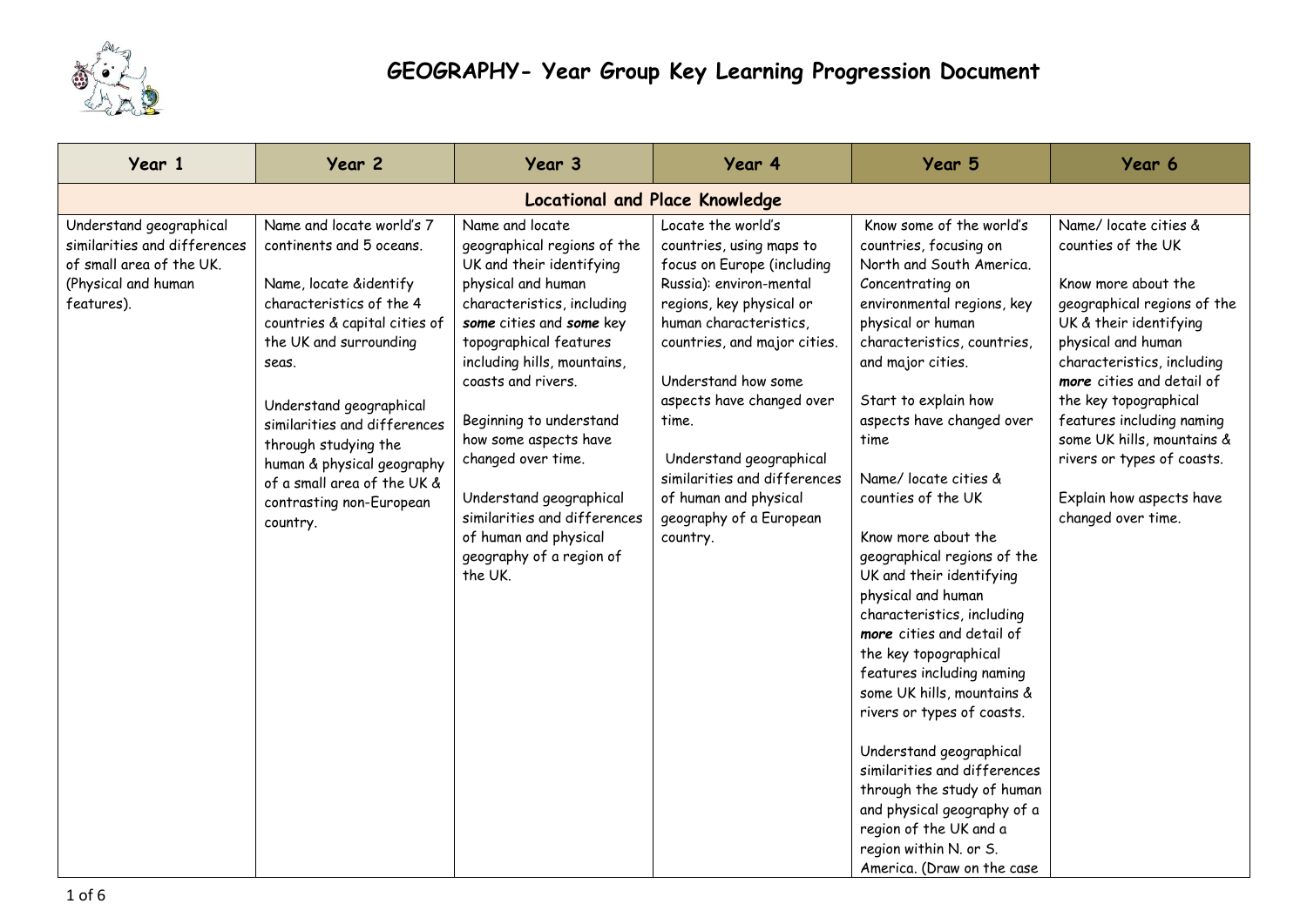| Year 1                                                                                                                                                                                                                                                                                                                                                                                                     | Year 2                                                                                                                                                                                                                                                                                                                                             | Year 3                                                                                                                                                                                                                                                                                                                                                                                         | Year 4                                                                                                                                                                                                                                                                                                                                                                                                                            | Year 5                                                                                                                                                                                                                                                                                                                                                                                                                                                                                                                        | Year 6                                                                                                                                                                                                                                                                                                                                                                                                                                                                                                        |
|------------------------------------------------------------------------------------------------------------------------------------------------------------------------------------------------------------------------------------------------------------------------------------------------------------------------------------------------------------------------------------------------------------|----------------------------------------------------------------------------------------------------------------------------------------------------------------------------------------------------------------------------------------------------------------------------------------------------------------------------------------------------|------------------------------------------------------------------------------------------------------------------------------------------------------------------------------------------------------------------------------------------------------------------------------------------------------------------------------------------------------------------------------------------------|-----------------------------------------------------------------------------------------------------------------------------------------------------------------------------------------------------------------------------------------------------------------------------------------------------------------------------------------------------------------------------------------------------------------------------------|-------------------------------------------------------------------------------------------------------------------------------------------------------------------------------------------------------------------------------------------------------------------------------------------------------------------------------------------------------------------------------------------------------------------------------------------------------------------------------------------------------------------------------|---------------------------------------------------------------------------------------------------------------------------------------------------------------------------------------------------------------------------------------------------------------------------------------------------------------------------------------------------------------------------------------------------------------------------------------------------------------------------------------------------------------|
|                                                                                                                                                                                                                                                                                                                                                                                                            |                                                                                                                                                                                                                                                                                                                                                    |                                                                                                                                                                                                                                                                                                                                                                                                |                                                                                                                                                                                                                                                                                                                                                                                                                                   | study of Europe in lower<br>KS2).<br>Identify the position/<br>significance of latitude,<br>longitude, equator, N & S<br>Hemisphere, Tropics of                                                                                                                                                                                                                                                                                                                                                                               |                                                                                                                                                                                                                                                                                                                                                                                                                                                                                                               |
|                                                                                                                                                                                                                                                                                                                                                                                                            |                                                                                                                                                                                                                                                                                                                                                    |                                                                                                                                                                                                                                                                                                                                                                                                |                                                                                                                                                                                                                                                                                                                                                                                                                                   | Cancer & Capricorn, Arctic<br>and Antarctic Circle & time<br>zones (incl. day & night).                                                                                                                                                                                                                                                                                                                                                                                                                                       |                                                                                                                                                                                                                                                                                                                                                                                                                                                                                                               |
|                                                                                                                                                                                                                                                                                                                                                                                                            |                                                                                                                                                                                                                                                                                                                                                    |                                                                                                                                                                                                                                                                                                                                                                                                | <b>Field Work</b>                                                                                                                                                                                                                                                                                                                                                                                                                 |                                                                                                                                                                                                                                                                                                                                                                                                                                                                                                                               |                                                                                                                                                                                                                                                                                                                                                                                                                                                                                                               |
| Use simple fieldwork and<br>observational skills to<br>study the geography of my<br>school and its grounds.<br>Learn to complete a chart<br>to express opinions during<br>fieldwork.<br>Begin to use first hand<br>observation to investigate<br>places - the school grounds<br>and the streets around.<br>Start to recognise and<br>record different types of<br>land use, buildings and<br>environments. | Use simple fieldwork and<br>observational skills to<br>study the geography of<br>Warrington.<br>Complete a chart to<br>express opinions during<br>fieldwork.<br>Use first hand observation<br>to investigate places<br>around and within the local<br>area.<br>Recognise and record<br>different types of land use,<br>buildings and environments. | Learn to use fieldwork to<br>observe measure and<br>record some of the human<br>and physical features in the<br>local area using sketch<br>maps and graphs.<br>Begin to conduct surveys.<br>Start to carry out a simple<br>questionnaire.<br>Learn to use simple<br>equipment to measure and<br>record.<br>Begin to apply<br>mathematical skills in data<br>handling to Geography<br>fieldwork | Use fieldwork to observe.<br>measure and record some<br>of the human and physical<br>features in the local area<br>using sketch maps and<br>graphs<br>Conduct surveys.<br>Carry out a simple<br>questionnaire.<br>Use simple equipment to<br>measure and record.<br>Investigate the local area,<br>looking at types of shops,<br>services and houses.<br>Apply mathematical skills<br>in data handling to<br>Geography fieldwork. | Use fieldwork to observe.<br>measure and record human<br>and physical features in the<br>local area using a range of<br>methods, including sketch<br>maps, plans, graphs& digital<br>technologies.<br>Collect, analyse and<br>communicate with range of<br>data gathered in<br>experiences of fieldwork to<br>show I under-stand some<br>geographical processes.<br>Carry out a focused in<br>depth study, looking at<br>issues/changes in the area.<br>Begin to be able imagine<br>how and why area may<br>change in future. | Use fieldwork to observe,<br>measure and record human<br>and physical features in the<br>local area using a range of<br>methods, including sketch<br>maps, plans, graphs and<br>digital technologies.<br>Collect, analyse and<br>communicate with range of<br>data gathered in<br>experiences of fieldwork to<br>show I under-stand some<br>geographical processes.<br>Carry out a focused in<br>depth study, looking at<br>issues/changes in the area.<br>Imagine how and why areas<br>may change in future. |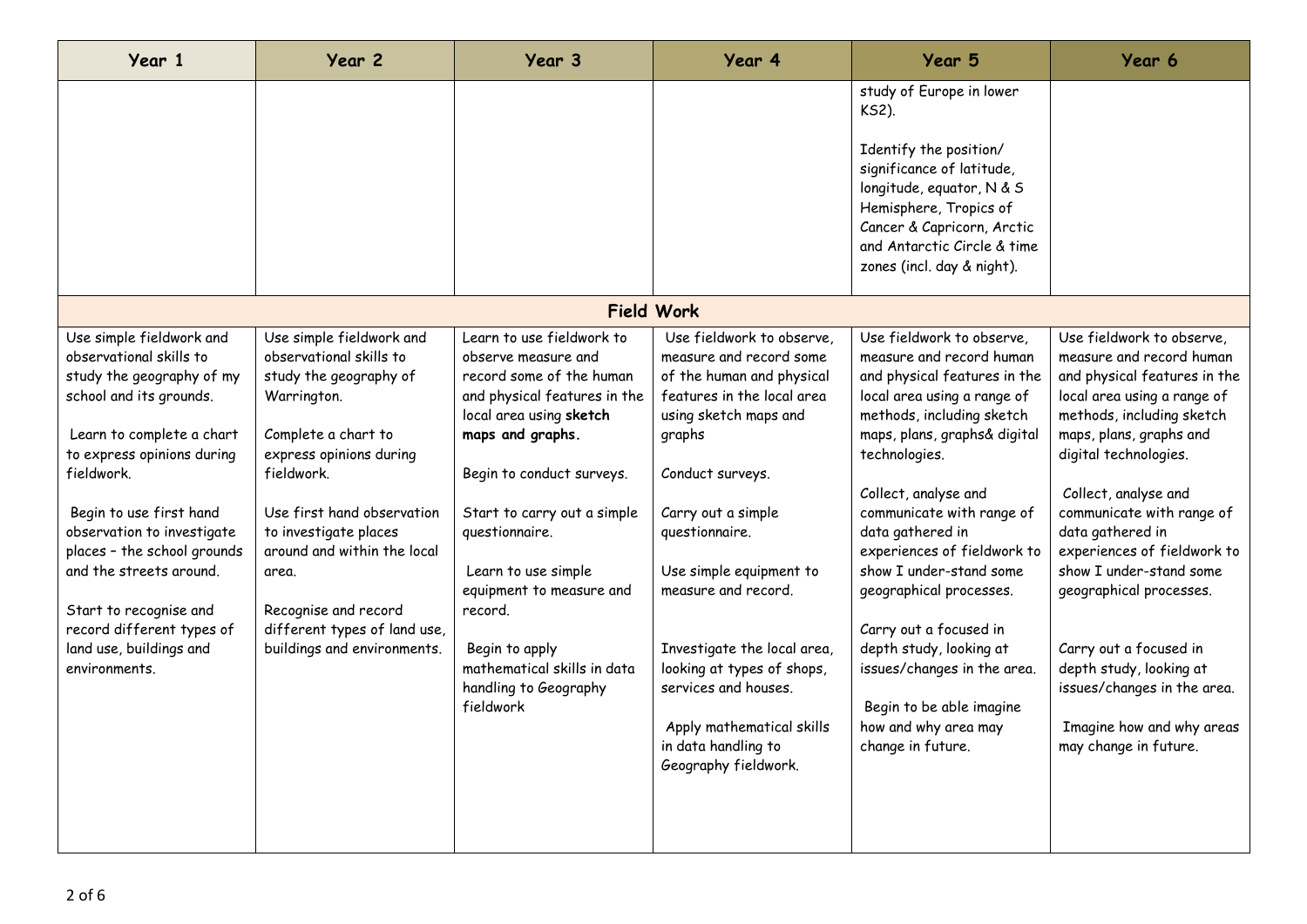| Year 1                                                                                                                                                                                                                                                                                                                                                                                                                                                                                                                             | Year 2                                                                                                                                                                                                                                                                                                                                                                                                                                                                                                                                              | Year 3                                                                                                                                                                                                                                                                                                                                                                                | Year 4                                                                                                                                                                                                                                                                                                                                                                                                         | Year 5                                                                                                                                                                                                                                                                                                                                                                                                                                                                                                                                                                                                                                                                                                                                      | Year 6                                                                                                                                                                                                                                                                                                                                                                                                                                                                                                                                                                                                                                                                                                                      |  |
|------------------------------------------------------------------------------------------------------------------------------------------------------------------------------------------------------------------------------------------------------------------------------------------------------------------------------------------------------------------------------------------------------------------------------------------------------------------------------------------------------------------------------------|-----------------------------------------------------------------------------------------------------------------------------------------------------------------------------------------------------------------------------------------------------------------------------------------------------------------------------------------------------------------------------------------------------------------------------------------------------------------------------------------------------------------------------------------------------|---------------------------------------------------------------------------------------------------------------------------------------------------------------------------------------------------------------------------------------------------------------------------------------------------------------------------------------------------------------------------------------|----------------------------------------------------------------------------------------------------------------------------------------------------------------------------------------------------------------------------------------------------------------------------------------------------------------------------------------------------------------------------------------------------------------|---------------------------------------------------------------------------------------------------------------------------------------------------------------------------------------------------------------------------------------------------------------------------------------------------------------------------------------------------------------------------------------------------------------------------------------------------------------------------------------------------------------------------------------------------------------------------------------------------------------------------------------------------------------------------------------------------------------------------------------------|-----------------------------------------------------------------------------------------------------------------------------------------------------------------------------------------------------------------------------------------------------------------------------------------------------------------------------------------------------------------------------------------------------------------------------------------------------------------------------------------------------------------------------------------------------------------------------------------------------------------------------------------------------------------------------------------------------------------------------|--|
| <b>Geographical Vocabulary</b>                                                                                                                                                                                                                                                                                                                                                                                                                                                                                                     |                                                                                                                                                                                                                                                                                                                                                                                                                                                                                                                                                     |                                                                                                                                                                                                                                                                                                                                                                                       |                                                                                                                                                                                                                                                                                                                                                                                                                |                                                                                                                                                                                                                                                                                                                                                                                                                                                                                                                                                                                                                                                                                                                                             |                                                                                                                                                                                                                                                                                                                                                                                                                                                                                                                                                                                                                                                                                                                             |  |
| Begin to use and<br>understand basic<br>geographical specific<br>vocabulary relating to<br>human and physical<br>geography.<br>Start to use specific key<br>vocabulary to describe<br>physical features (beach,<br>cliff, coast, forest, hill,<br>mountain, sea, ocean, river,<br>soil, valley, vegetation,<br>season, weather)<br>Key human features (city,<br>town, village, factory, farm,<br>house, office, port,<br>harbour, shop, address).<br>Start to use mathematical<br>vocabulary to describe<br>position and location. | Confidently use and<br>understand basic<br>geographical specific<br>vocabulary relating to<br>human and physical<br>geography<br>Confidently use the<br>specific key vocabulary to<br>describe physical features<br>(beach, cliff, coast, forest,<br>hill, mountain, sea, ocean,<br>river, soil, valley,<br>vegetation, season,<br>weather)<br>key human features (city,<br>town, village, factory, farm,<br>house, office, port,<br>harbour, shop, address)<br>Confidently use<br>mathematical vocabulary to<br>describe position and<br>location. | Start to develop a wider<br>geographical vocabulary.<br>Use terms such as routes,<br>community, clouds, rainfall,<br>key, urban, rural, human,<br>and physical to describe<br>places or geographical<br>features in different ways.<br>Be aware that the<br>vocabulary of other<br>subjects (such as Maths<br>and Science) when<br>describing geographical<br>features and processes. | Confidently use and<br>continue to develop a wider<br>geographical vocabulary,<br>using terms such as routes,<br>community, clouds, rainfall,<br>key, urban, rural, human,<br>physical to describe places<br>or geographical features in<br>different ways.<br>Begin to apply the<br>vocabulary of other<br>subjects (such as Maths<br>and Science) when<br>describing geographical<br>features and processes. | Start to use precise<br>geographical words when<br>describing geographical<br>places features and<br>processes such as erosion,<br>deposition, mouth source<br>tributary, cliff, bay,<br>headland relief, resort,<br>port, derelict, latitude,<br>longitude, distribution,<br>industry, network, region<br>raw material, energy, fuel,<br>power natural resource<br>labour.<br>Use and apply the<br>vocabulary from other<br>subjects such as Maths,<br>English and Science when<br>describing geographical<br>features or processes.<br>Start to be able to provide<br>greater detail of<br>geographical regions of the<br>UK and their identifying<br>physical and human<br>characteristics using<br>specific geographical<br>vocabulary. | Introduce precise<br>geographical words when<br>describing geographical<br>places features &<br>processes such as erosion,<br>deposition, mouth source<br>tributary, cliff, bay,<br>headland relief, resort,<br>port, derelict, latitude,<br>longitude, distribution,<br>industry, network, region<br>raw material, energy, fuel,<br>power natural resource<br>labour.<br>Confidently use and apply<br>the vocabulary from other<br>subjects such as Maths,<br>English and Science when<br>describing geographical<br>features or processes.<br>Provide greater detail of<br>geographical regions of the<br>UK and their identifying<br>physical and human<br>characteristics using<br>specific geographical<br>vocabulary. |  |
| Using Globes, Maps and Plans                                                                                                                                                                                                                                                                                                                                                                                                                                                                                                       |                                                                                                                                                                                                                                                                                                                                                                                                                                                                                                                                                     |                                                                                                                                                                                                                                                                                                                                                                                       |                                                                                                                                                                                                                                                                                                                                                                                                                |                                                                                                                                                                                                                                                                                                                                                                                                                                                                                                                                                                                                                                                                                                                                             |                                                                                                                                                                                                                                                                                                                                                                                                                                                                                                                                                                                                                                                                                                                             |  |
| Begin to use world maps,<br>atlases and globes to<br>identify UK and its<br>countries.<br>Identify the countries, and                                                                                                                                                                                                                                                                                                                                                                                                              | Use world maps, atlases<br>and globes to identify UK<br>and its countries<br>Identify the countries,<br>continents and oceans                                                                                                                                                                                                                                                                                                                                                                                                                       | Use a globe, maps and be<br>aware of some OS symbols<br>on maps. Name geographical<br>regions and identifying<br>physical and human<br>characteristics, including                                                                                                                                                                                                                     | Locate the world's<br>countries, using maps and<br>focus on Europe.<br>Concentrate on the<br>environmental regions, key<br>physical or human                                                                                                                                                                                                                                                                   | Start to be able to use<br>1:10.000 and 1:25.000<br>Ordnance Survey maps.<br>Use a globe and maps and<br>begin to use OS symbols on                                                                                                                                                                                                                                                                                                                                                                                                                                                                                                                                                                                                         | Use 1:10,000 and 1:25,000<br>Ordnance Survey maps.<br>Use a globe and maps and<br>some OS symbols on maps<br>to name and locate UK                                                                                                                                                                                                                                                                                                                                                                                                                                                                                                                                                                                          |  |
| regions studied (polar                                                                                                                                                                                                                                                                                                                                                                                                                                                                                                             | studied.                                                                                                                                                                                                                                                                                                                                                                                                                                                                                                                                            | cities, rivers, mountains,                                                                                                                                                                                                                                                                                                                                                            | characteristics, countries,                                                                                                                                                                                                                                                                                                                                                                                    | maps to name and locate UK                                                                                                                                                                                                                                                                                                                                                                                                                                                                                                                                                                                                                                                                                                                  | counties and cities.                                                                                                                                                                                                                                                                                                                                                                                                                                                                                                                                                                                                                                                                                                        |  |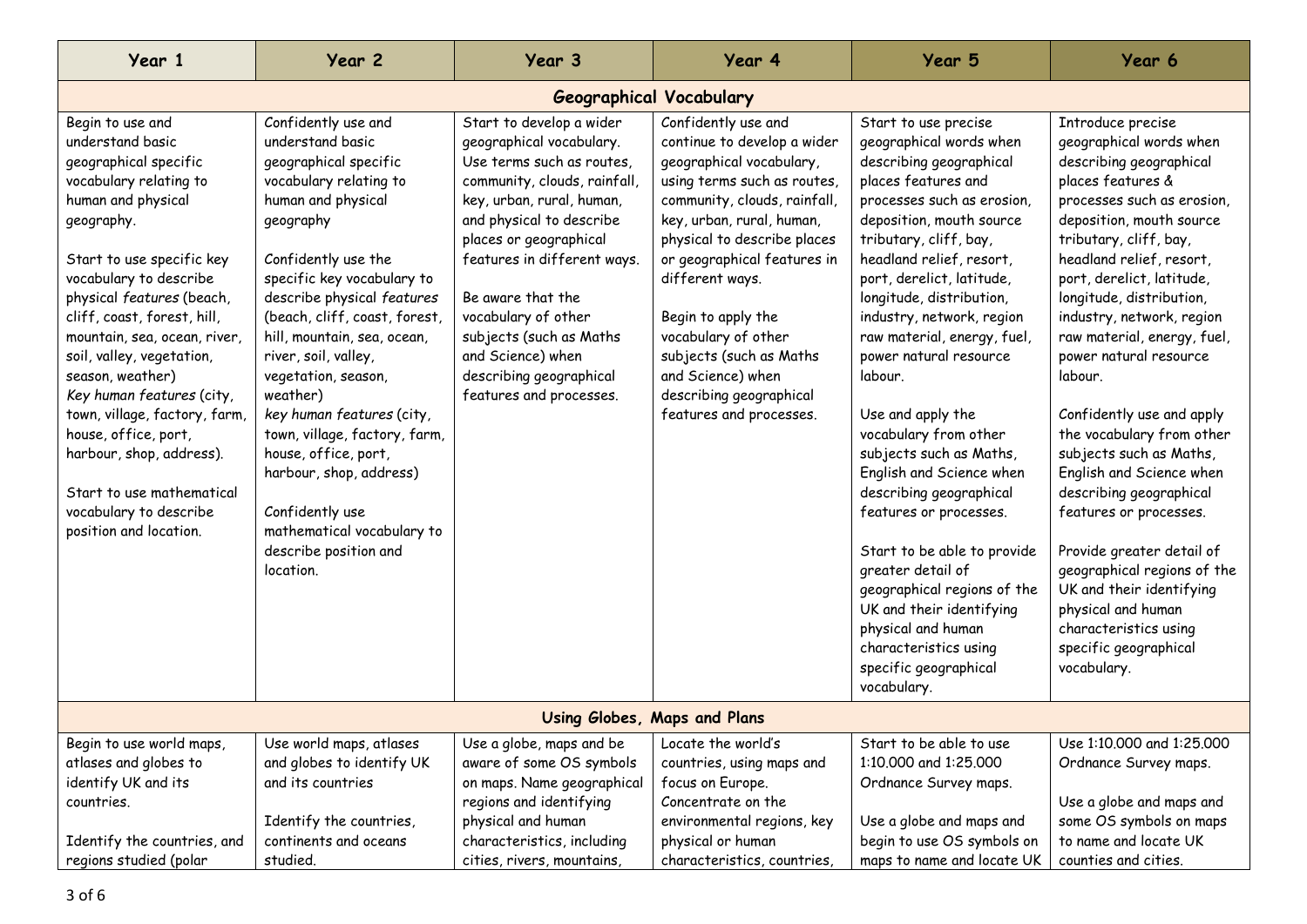| Year 1                                                                                                                                                                                                                                                                                  | Year 2                                                                                                                                   | Year 3                                                                                                                                                                                                                                                                                                                | Year 4                                                                                                                                                                                                                                                                                                                                                                                                                                                                                                     | Year 5                                                                                                                                                                                                                                                                                                                                                                                                                                                                                                                                                                                                                                                                                                                                                                                                                                                                                           | Year 6                                                                                                                                                                                                                                                                                                                                                                                                                                                                                                                                                                                                                                                                                                                                                                                                                                              |
|-----------------------------------------------------------------------------------------------------------------------------------------------------------------------------------------------------------------------------------------------------------------------------------------|------------------------------------------------------------------------------------------------------------------------------------------|-----------------------------------------------------------------------------------------------------------------------------------------------------------------------------------------------------------------------------------------------------------------------------------------------------------------------|------------------------------------------------------------------------------------------------------------------------------------------------------------------------------------------------------------------------------------------------------------------------------------------------------------------------------------------------------------------------------------------------------------------------------------------------------------------------------------------------------------|--------------------------------------------------------------------------------------------------------------------------------------------------------------------------------------------------------------------------------------------------------------------------------------------------------------------------------------------------------------------------------------------------------------------------------------------------------------------------------------------------------------------------------------------------------------------------------------------------------------------------------------------------------------------------------------------------------------------------------------------------------------------------------------------------------------------------------------------------------------------------------------------------|-----------------------------------------------------------------------------------------------------------------------------------------------------------------------------------------------------------------------------------------------------------------------------------------------------------------------------------------------------------------------------------------------------------------------------------------------------------------------------------------------------------------------------------------------------------------------------------------------------------------------------------------------------------------------------------------------------------------------------------------------------------------------------------------------------------------------------------------------------|
| regions).<br>Identify the location of<br>hot and cold areas of the<br>world in relation to the<br>Equator and the North and<br>South Poles.<br>Use aerial photographs and<br>plan perspectives to<br>recognise landmarks and<br>basic human and physical<br>features of school grounds. | Use aerial photographs and<br>plan perspectives to<br>recognise landmarks and<br>basic human and physical<br>features of the local area. | hills, key topographical<br>features, land-use<br>patterns.<br>Start to use atlases to find<br>places using index/<br>contents.<br>Be aware of the need for a<br>key.<br>Begin to understand the<br>purpose of maps.<br>Start to be aware of scale<br>and distance on a map, Use<br>and apply mathematical<br>skills. | and major cities.<br>Use a globe and maps and<br>some OS symbols on maps<br>to name geographical<br>regions & identifying<br>physical and human<br>characteristics, including<br>cities, rivers, mountains,<br>hills, key topographical<br>features, land-use pattern.;<br>Use atlases to find places<br>using index/ contents.<br>Understand the need for a<br>key.<br>Understand the purpose of<br>maps.<br>Begin to understand scale<br>and distance on a map,<br>Use and apply mathematical<br>skills. | counties & cities.<br>Start to locate the world's<br>countries, using maps to<br>focus on North & South<br>America.<br>Begin to realise purpose,<br>scale, symbols and style are<br>related.<br>Begin to interpret a range<br>of sources of geographical<br>information, including maps,<br>globes, aerial photographs<br>and Geographical<br><b>Information Systems</b><br>$(GIS)$ .<br>Use maps, atlases, globes<br>and start to be able to<br>digital/computer mapping<br>to locate countries and<br>describe features studied.<br>Show the position and<br>significance of latitude,<br>longitude, Equator, N and S<br>Hemisphere, Tropics of<br>Cancer and Capricorn,<br>Arctic & Antarctic Circle,<br>and time zones (including<br>day and night) using a<br>globe.<br>Understand and apply<br>mathematical<br>understanding, e.g. on<br>scales, time differences<br>etc. when using maps. | Locate the world's<br>countries, using maps to<br>focus on North & South<br>America.<br>Realise purpose, scale,<br>symbols and style are<br>related.<br>Interpret a range of<br>sources of geographical<br>information, including maps,<br>globes, aerial photographs<br>and Geographical<br><b>Information Systems</b><br>$(GIS)$ .<br>Use maps, atlases, globes<br>and digital/computer<br>mapping to locate countries<br>and describe features<br>studied.<br>Confidently show the<br>position and significance of<br>latitude, longitude, Equator,<br>N and S Hemisphere,<br>Tropics of Cancer and<br>Capricorn, Arctic &<br>Antarctic Circle, and time<br>zones (including day and<br>night) using a globe.<br>Confidently understand and<br>apply mathematical<br>understanding, e.g. on<br>scales, time differences<br>etc. when using maps. |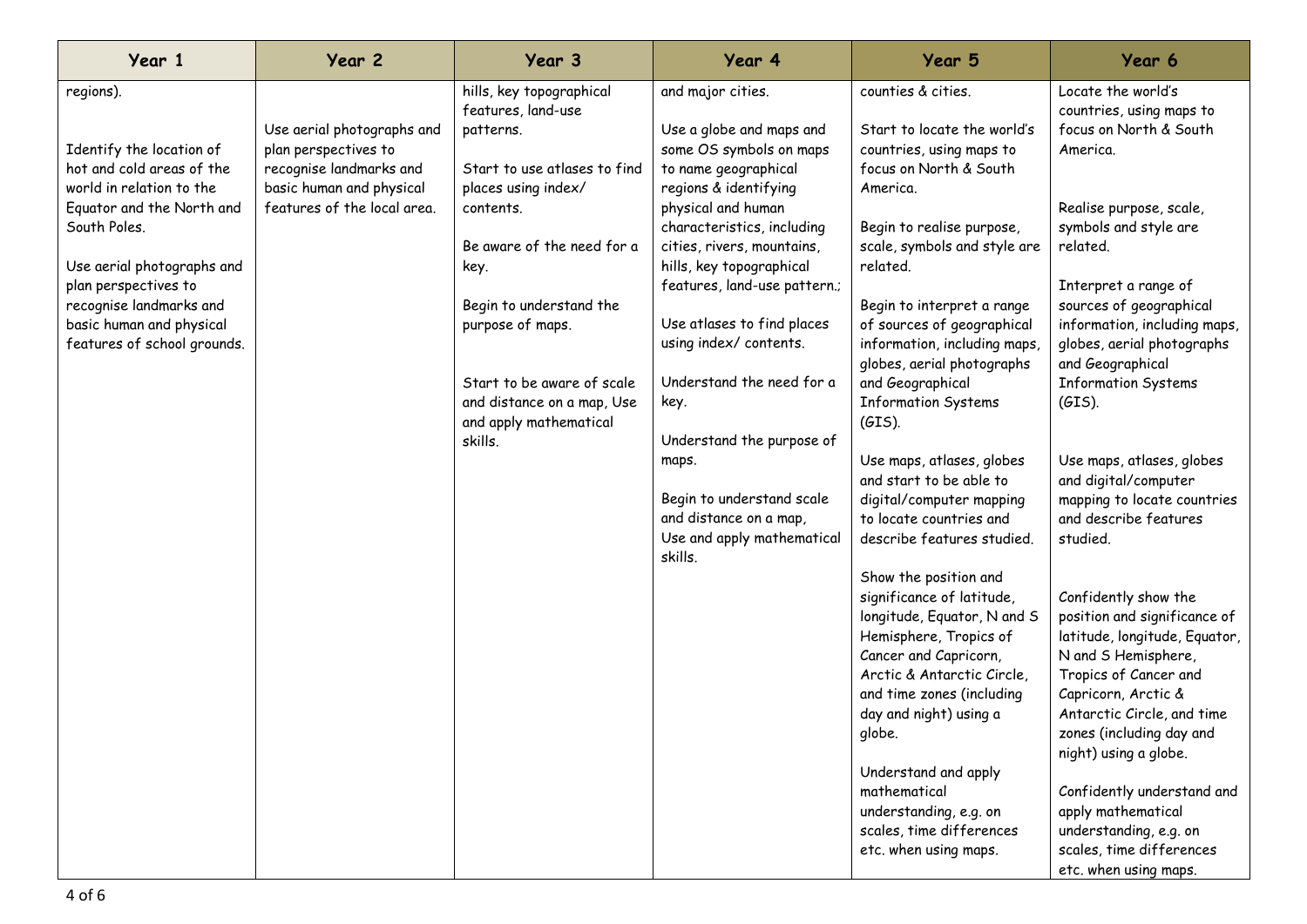| Year 1                                                                                                                                                                                                                                                                                                                                                         | Year 2                                                                                                                                                                                                                                                                                                                                                                        | Year 3                                                                                                                                                                                                                                                                                                                                                                                                                                                          | Year 4                                                                                                                                                                                                                                                                                                                                                                                                                                                                                              | Year 5                                                                                                                                                                                                                                                                                                                                                                                                                | Year 6                                                                                                                                                                                                                                                                                                                                                                                                                                                                  |  |  |
|----------------------------------------------------------------------------------------------------------------------------------------------------------------------------------------------------------------------------------------------------------------------------------------------------------------------------------------------------------------|-------------------------------------------------------------------------------------------------------------------------------------------------------------------------------------------------------------------------------------------------------------------------------------------------------------------------------------------------------------------------------|-----------------------------------------------------------------------------------------------------------------------------------------------------------------------------------------------------------------------------------------------------------------------------------------------------------------------------------------------------------------------------------------------------------------------------------------------------------------|-----------------------------------------------------------------------------------------------------------------------------------------------------------------------------------------------------------------------------------------------------------------------------------------------------------------------------------------------------------------------------------------------------------------------------------------------------------------------------------------------------|-----------------------------------------------------------------------------------------------------------------------------------------------------------------------------------------------------------------------------------------------------------------------------------------------------------------------------------------------------------------------------------------------------------------------|-------------------------------------------------------------------------------------------------------------------------------------------------------------------------------------------------------------------------------------------------------------------------------------------------------------------------------------------------------------------------------------------------------------------------------------------------------------------------|--|--|
| Map Work Skills                                                                                                                                                                                                                                                                                                                                                |                                                                                                                                                                                                                                                                                                                                                                               |                                                                                                                                                                                                                                                                                                                                                                                                                                                                 |                                                                                                                                                                                                                                                                                                                                                                                                                                                                                                     |                                                                                                                                                                                                                                                                                                                                                                                                                       |                                                                                                                                                                                                                                                                                                                                                                                                                                                                         |  |  |
| Begin to be able to follow a<br>route on prepared maps<br>(left/right) and find<br>information.<br>Use simple compass<br>directions (NSEW).<br>Begin to use locational and<br>directional language (e.g.<br>near and far; left and<br>right) to describe the<br>location of features and<br>routes on a map.<br>Make a simple map and use<br>symbols in a key. | Confidently follow a route<br>on prepared maps<br>(left/right) and find<br>information.<br>Confidently use simple<br>compass directions<br>(NSEW).<br>Use locational and<br>directional language (e.g.<br>near and far; left and<br>right) to describe the<br>location of features and<br>routes on a map.<br>Make a simple map and<br>construct and use symbols<br>in a key. | Use the 8 points of a<br>compass.<br>Begin to use simple grids<br>with letters and numbers<br>and 4-figure coordinates to<br>locate features.<br>Begin to use and<br>understand Ordnance<br>Survey symbols and keys to<br>build up knowledge of a<br>local place, the UK and the<br>wider world.<br>Map evidence from<br>fieldwork e.g. sketch<br>annotated views.<br>Use aerial photos and<br>satellite images.<br>Begin to use smaller scale<br>aerial views. | Confidently use the 8<br>points of a compass.<br>Confidently use simple<br>grids with letters and<br>numbers and 4-figure<br>coordinates to locate<br>features.<br>Use and understand<br>Ordnance Survey symbols<br>and keys to build up my<br>knowledge of a local place,<br>the UK and the wider world.<br>Confidently map evidence<br>from fieldwork e.g. sketch<br>annotated views.<br>Confidently use aerial<br>photos and satellite images.<br>Confidently use smaller<br>scale aerial views. | Start to use Ordnance<br>Survey maps at different<br>scales.<br>Draw a detailed sketch<br>map using symbols and a<br>key.<br>Align a map with a route.<br>Use the eight points of a<br>compass, symbols and key<br>(including the use of<br>Ordnance Survey maps) to<br>show my knowledge of the<br>United Kingdom and the<br>wider world.<br>Understand and use<br>6 figure grid references to<br>Interpret OS maps. | Use Ordnance Survey maps<br>at different scales.<br>Confidently and<br>independently, draw a<br>detailed sketch map using<br>symbols and a key.<br>Confidently align a map with<br>route.<br>Confidently use the eight<br>points of a compass,<br>symbols and key (including<br>the use of Ordnance<br>Survey maps) to show my<br>knowledge of the United<br>Kingdom and the wider<br>world.<br>Understand and use<br>6 figure grid references to<br>Interpret OS maps. |  |  |
|                                                                                                                                                                                                                                                                                                                                                                |                                                                                                                                                                                                                                                                                                                                                                               | Begin to use oblique aerial<br>views.                                                                                                                                                                                                                                                                                                                                                                                                                           | Use oblique aerial views.                                                                                                                                                                                                                                                                                                                                                                                                                                                                           |                                                                                                                                                                                                                                                                                                                                                                                                                       |                                                                                                                                                                                                                                                                                                                                                                                                                                                                         |  |  |
| <b>Enquiry Skills and Communication</b>                                                                                                                                                                                                                                                                                                                        |                                                                                                                                                                                                                                                                                                                                                                               |                                                                                                                                                                                                                                                                                                                                                                                                                                                                 |                                                                                                                                                                                                                                                                                                                                                                                                                                                                                                     |                                                                                                                                                                                                                                                                                                                                                                                                                       |                                                                                                                                                                                                                                                                                                                                                                                                                                                                         |  |  |
| Begin to use observational                                                                                                                                                                                                                                                                                                                                     | Use observational skills and                                                                                                                                                                                                                                                                                                                                                  | Begin to be able to describe                                                                                                                                                                                                                                                                                                                                                                                                                                    | Describe and under-stand                                                                                                                                                                                                                                                                                                                                                                                                                                                                            | Begin to understand and                                                                                                                                                                                                                                                                                                                                                                                               | Describe processes that                                                                                                                                                                                                                                                                                                                                                                                                                                                 |  |  |
| skills and ask and respond<br>to questions.                                                                                                                                                                                                                                                                                                                    | ask and respond to<br>questions.                                                                                                                                                                                                                                                                                                                                              | and under-stand key aspects<br>of:<br>physical geography, including                                                                                                                                                                                                                                                                                                                                                                                             | key aspects of physical<br>geography, including rivers<br>and mountains.                                                                                                                                                                                                                                                                                                                                                                                                                            | describe processes that<br>give rise to key physical &<br>human geographical                                                                                                                                                                                                                                                                                                                                          | give rise to key physical &<br>human geographical<br>features of the world and                                                                                                                                                                                                                                                                                                                                                                                          |  |  |
| Identify seasonal/ daily UK<br>weather patterns.                                                                                                                                                                                                                                                                                                               |                                                                                                                                                                                                                                                                                                                                                                               | rivers and mountains<br>Describe key aspects of<br>human geography including                                                                                                                                                                                                                                                                                                                                                                                    | Explain volcanoes/<br>earthquakes in simple<br>terms.                                                                                                                                                                                                                                                                                                                                                                                                                                               | features of the world and<br>how these are<br>interdependent and how<br>they bring about spatial                                                                                                                                                                                                                                                                                                                      | how these are<br>interdependent and how<br>they bring about spatial<br>variation/change over time.                                                                                                                                                                                                                                                                                                                                                                      |  |  |